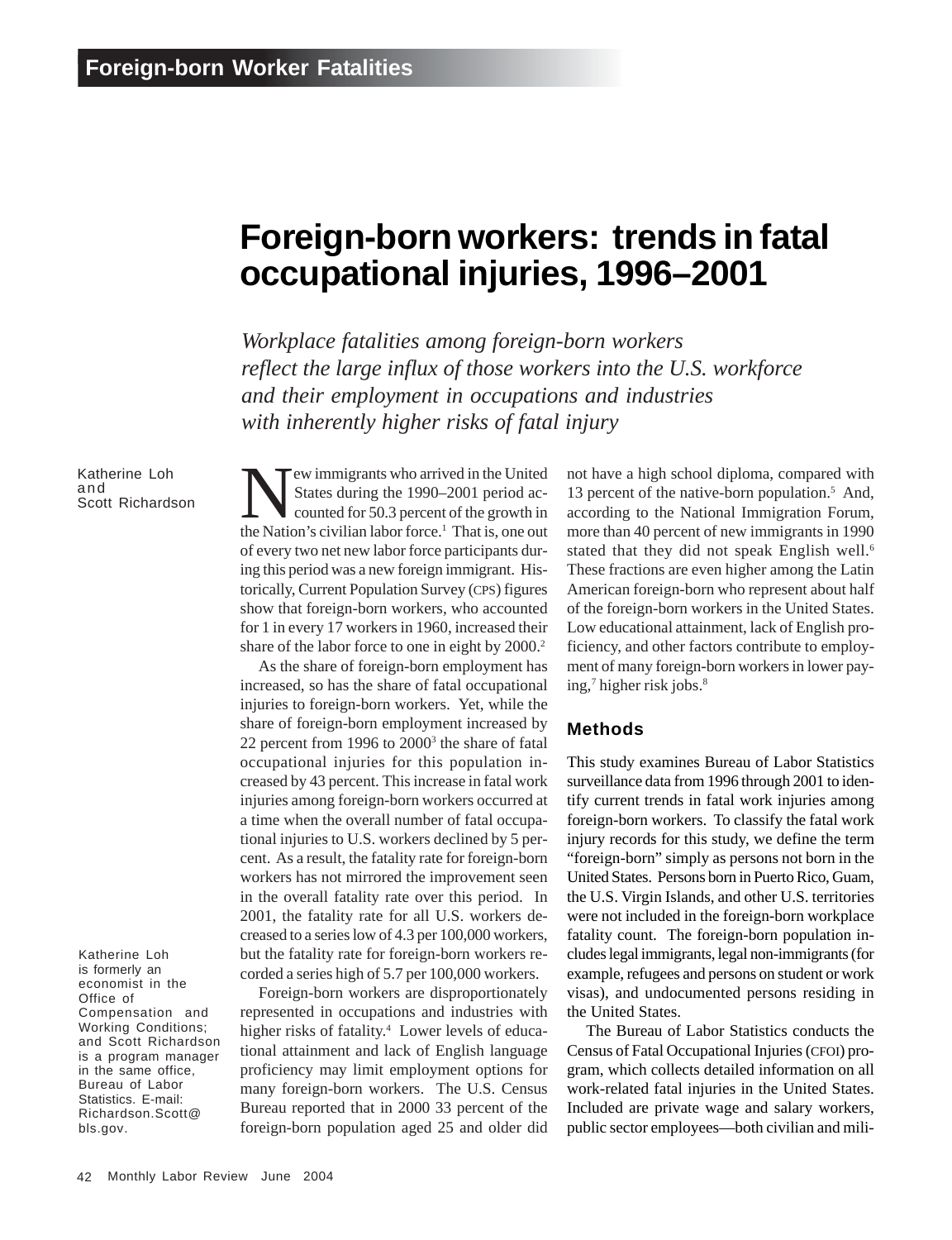tary—and self-employed workers. To ensure a complete count and to collect the required data for each case, a multiple source document collection system is employed. Each fatality is verified using at least two source documents, such as death certificates, medical examiners or coroner reports, State and Federal Workers' Compensation fatality reports, news media accounts, Occupational Safety and Health (OSHA) reports, or other sources. Historically, each fatality has averaged nearly four source documents. More than 30 data elements are collected through the CFOI program. Included in the results are demographic data such as the work status of the decedent (wage or salary worker, or self-employed), gender, age, and race or ethnic origin, and employment data, such as occupation and industry. Other data elements include the event or exposure that led to the injury, the source of the injury, and the activity and location of the worker during the time of the incident.

This study includes all fatal occupational injuries recorded by CFOI for which the element ("foreign birth place") was positively coded by the entry of the name of the country of birth into the field. For some records, only the region of origin was known, in which case that region was coded. "Unknown/not reported" cases were those in which the "foreign birth place" field was positively coded, but the precise country or region of origin was not clear from the narrative entry. Such cases were also included in the overall foreign-born worker fatality count. The foreign birth place narratives were then alphanumerically coded into country variables, or into general regional variables (for example, Asia, Africa, Europe, Latin America, Oceania, and Northern America) according to Census Bureau classifications for country and regional analysis.9

All fatality rates are expressed as number of fatalities per 100,000 employed persons. Because the fatality census does not collect employment data, fatality rates were calculated using estimates of employed civilian workers (aged 16 and older) from the CPS combined with resident military figures obtained from the Department of Defense. The CPS is a monthly random sample of 60,000 households that represents the entire noninstitutionalized civilian population of the United States. However, there are some limitations to these fatality rates: 1) the rates are based on employment regardless of hours worked; 2) the CPS classifies occupation based on the primary job worked, which may not be the job the decedent was performing when fatally injured; and 3) because the CPS is a survey rather than a census, data from the CPS are subject to sampling error. Also, CPS industry employment data were subdivided by major industry division for wage and salary workers, but not for self-employed workers. Due to this limitation, the industry fatality rates calculated for this study as well as all comparisons in the industry section (later presented) between shares of employment and shares of fatal work injuries refer only to foreign-born wage and salary workers (who account for 93 percent of all foreign-born workers).<sup>10</sup>

In addition, the CPS uses the Census Bureau definition of "foreign-born" and "native-born," which has a slightly different meaning than the definition employed by the CFOI. The Census Bureau defines foreign-born persons as those who were not U.S. citizens at birth, and "native-born persons" as those who were U.S. citizens at birth. The Census-defined native-born population includes persons who were born in one of the 50 States or the District of Columbia, persons born in one of the U.S. island territories, and persons born abroad to a U.S. citizen. According to the census in 2000, 0.7 percent of the U.S. population can be classified in the latter category of the native-born population, and as such, there may be slight inconsistencies in the nativity classification assigned to a fatally-injured worker by CFOI and by the CPS.<sup>11</sup> Some error may be introduced in the calculation of fatality rates due to this difference.

The 1987 Standard Industrial Classification (SIC) system is the basis for industry classifications for the CPS and the CFOI during the 1996–2001 period.<sup>12</sup> Occupations were classified according to the Bureau of the Census' 1990 Occupational Classification system. All injury characteristics (type of event, source of injury, part of body, and nature of injury) were classified using the Occupational Injury and Illness Classification structure developed by BLS.

#### **Foreign-born worker fatalities**

During 1996–2001, there were a total of 4,751 fatal work injuries involving foreign-born workers, accounting for 13 percent of the fatal occupational injuries recorded in the United States. Though foreign-born employment has increased both in number and as a share of total U.S. employment over this period, the foreign-born employment share has increased at a slower rate than the foreign-born share of occupational fatalities. (See table 1.) Even as fatal occupational injuries to all U.S. workers have declined, workplace fatalities to foreignborn workers have been on the rise. The fatality rate for foreign-born workers had a decreasing trend in the first half

| Table 1.<br>Fatal occupational injuries in the United<br>States, 1996-2001               |             |             |              |  |  |  |  |
|------------------------------------------------------------------------------------------|-------------|-------------|--------------|--|--|--|--|
| Year                                                                                     | All workers | Native-born | Foreign-born |  |  |  |  |
| Total                                                                                    | 36.384      | 31.633      | 4.751        |  |  |  |  |
| 1996                                                                                     | 6.202       | 5.474       | 728          |  |  |  |  |
| 1997                                                                                     | 6,238       | 5.523       | 715          |  |  |  |  |
| 1998                                                                                     | 6.055       | 5.402       | 653          |  |  |  |  |
| 1999                                                                                     | 6,054       | 5.244       | 810          |  |  |  |  |
| 2000                                                                                     | 5.920       | 5.069       | 851          |  |  |  |  |
| 2001                                                                                     | 5.915       | 4.921       | 994          |  |  |  |  |
| SOURCE: Bureau of Labor Statistics, Census of Fatal Occupational<br>Injuries, 1996-2001. |             |             |              |  |  |  |  |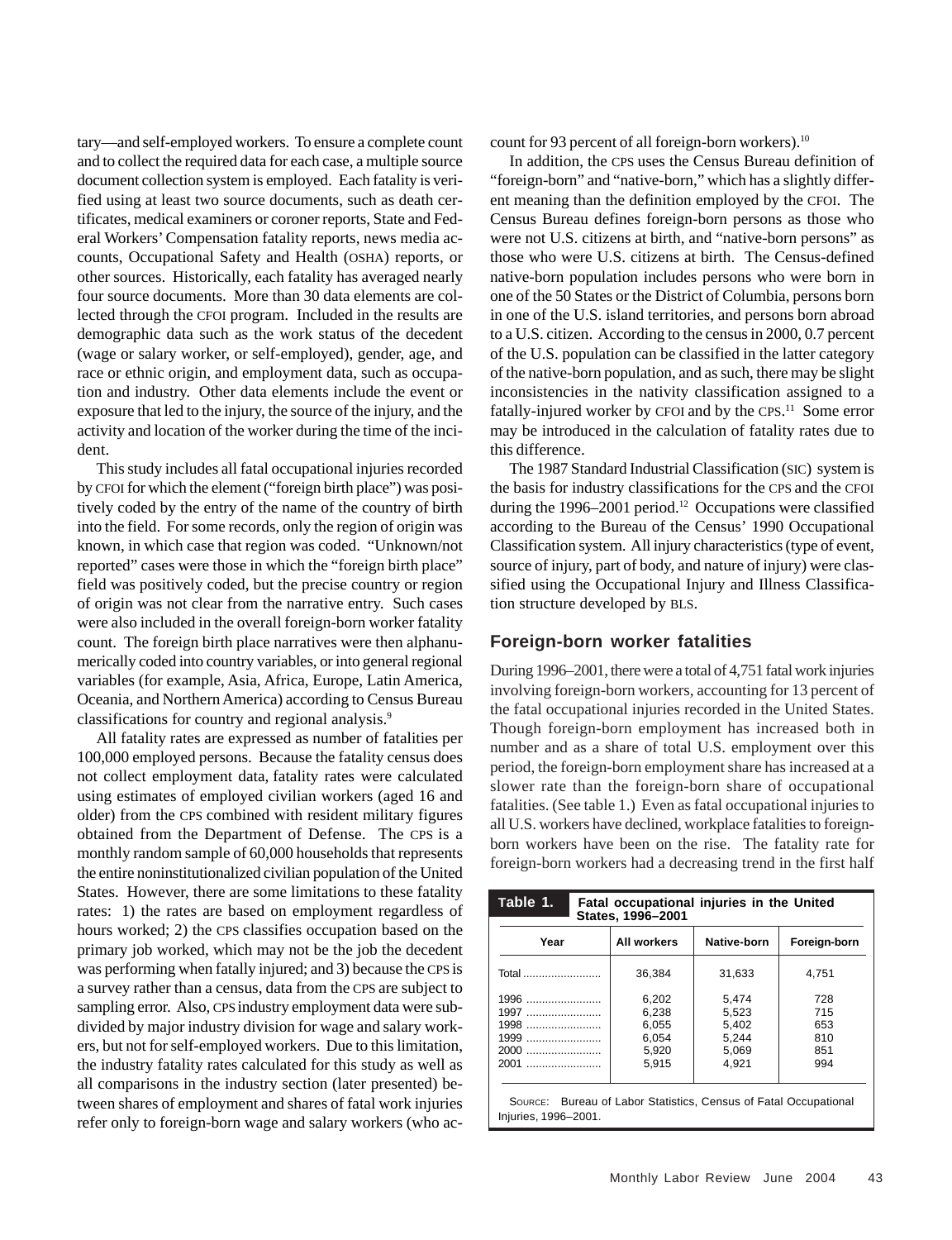of the study period, but during the second half of the period, the rate increased from 4.3 in 1998 to 5.7 in 2001. (See chart 1.)

Fatal work injuries involving foreign-born workers were primarily concentrated in six States: California, Texas, Florida, New York, Illinois, and New Jersey. These six States also had the largest foreign-born populations. Sixty percent of all fatally-injured foreign-born workers were of Latin American origin, of which two-thirds were Mexican-born. In addition, 21 percent of foreign-born fatalities involved workers of Asian origin, and another 12 percent were of European origin.

# **Country and region of origin**

*Region of origin* The share of workplace fatalities borne by workers of each world region of origin generally resembled their employment shares in 2000 (the only year for which foreign-born employment data by region of origin are available), though some disparities were observed. (See table 2.)

Latin American-born workers, the largest group of foreignborn workers with respect to employment, also were the largest group of fatally-injured foreign-born workers with 60 percent, or 2,851 fatally-injured workers. About two-thirds of fatally-injured Latin American workers were born in Mexico. Mexican-born-worker fatalities as a share of total foreign-born worker fatalities (42 percent) in 2000 was disproportionately high relative to their share of foreign-born employment (27 percent) that year.

The second largest group of fatally-injured foreign-born workers was originally from Asia, with 21 percent (993) of all foreign-born worker fatalities over the 1996–2001 period. (See table 2.) European-born workers had the third largest share of occupational fatalities among foreign-born workers, with one in eight fatalities (591) to foreign-born workers, and Africanborn workers composed the fourth largest group of fatallyinjured foreign-born workers, with 156 fatalities.

*Country of origin*. Sixty-four percent of all fatalities to foreign-born workers occurred to those originating from just 10 countries. (See table 3.) Mexican-born-worker fatalities alone accounted for 40 percent (1,915) of all fatalities to foreignborn workers, and fatal work injuries to Mexican-born workers were uniquely observed to trend upward over the duration of the 6-year period under analysis, increasing from a low of 241 fatalities in 1996 to 422 in 2001. Three of the other nine countries also were Latin American countries: Cuba (153 fatal work injuries), El Salvador (129), and Guatemala (104). Another three were Asian countries, including India (170), Korea (140), and Vietnam (125). Canadian-born workers were the

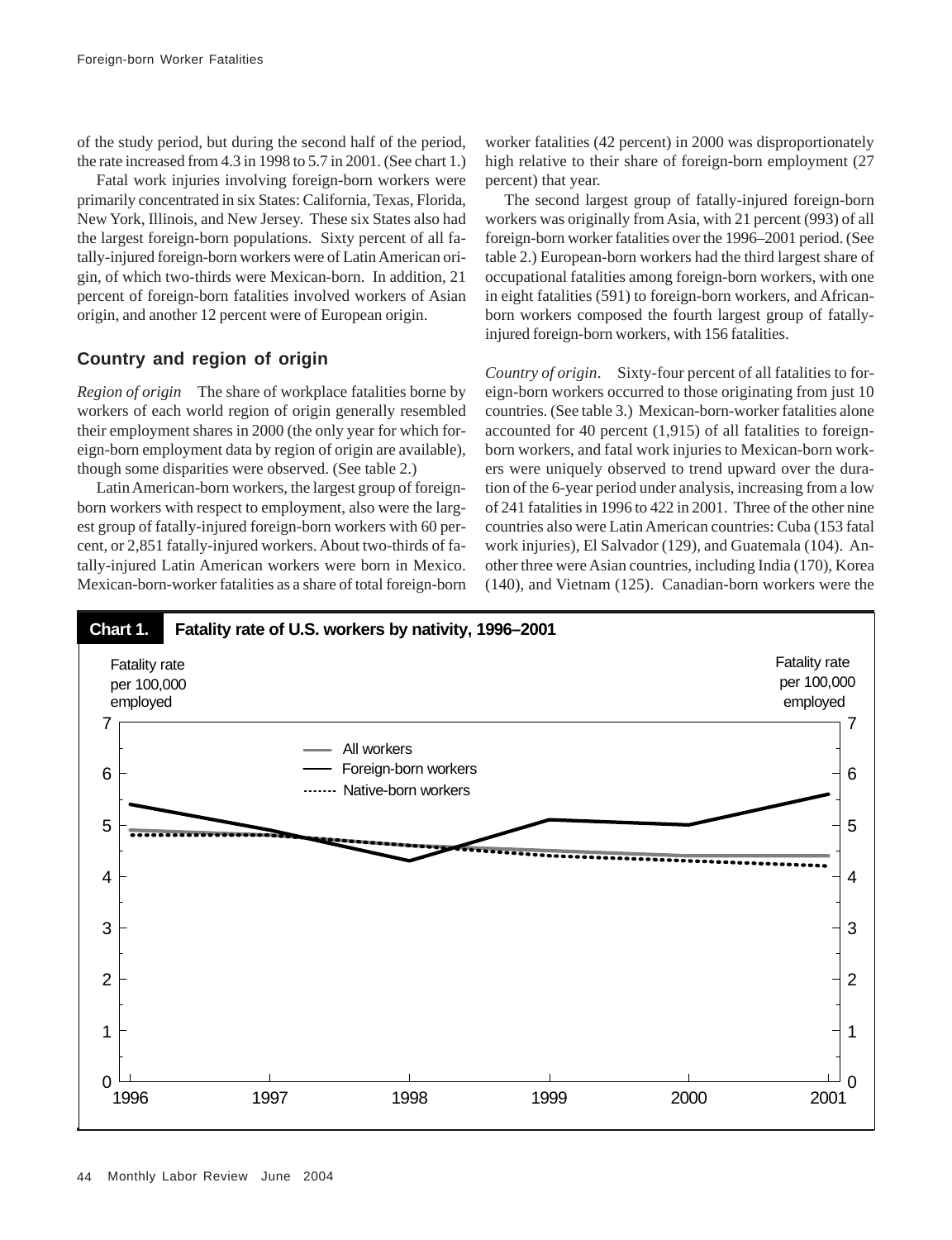sixth largest national group, with 125 fatalities. Poland and Germany, the 2 European countries among the 10, had 89 fatalities each.

## **Occupation**

Among foreign-born workers, the four occupational groups with the highest fatality rates over the 1996-2001 period were transportation and material moving occupations with a rate of 22.1 per 100,000, handlers, equipment cleaners, helpers and laborers (17.1 per 100,000), protective services (11.4 per 100,000), and construction trades (11.3 per 100,000). Almost half of all fatally-injured foreign-born workers were employed in those four occupations.

The share of Mexican-born workers fatally injured in farming, forestry and fishing occupations was higher than the share for workers from all other regions of origin. Fatalities in that occupational group represented almost a quarter of all fatal

| Table <sub>2.</sub><br>Share of foreign-born employment and<br>fatalities to workers aged 16 or older by region<br>of origin, 2000 |                        |                        |  |  |  |  |
|------------------------------------------------------------------------------------------------------------------------------------|------------------------|------------------------|--|--|--|--|
| <b>Region of origin</b>                                                                                                            | Share of<br>employment | Share of<br>fatalities |  |  |  |  |
| Number                                                                                                                             | 16,532,000             | 851                    |  |  |  |  |
| Percent                                                                                                                            | 100                    | 100                    |  |  |  |  |
| Latin America                                                                                                                      | 51.6                   | 61.2                   |  |  |  |  |
| Caribbean                                                                                                                          | 9.6                    | 7.4                    |  |  |  |  |
| Central America                                                                                                                    | 34.9                   | 48.5                   |  |  |  |  |
| Mexico                                                                                                                             | 27.3                   | 42.1                   |  |  |  |  |
| <b>Other Central America</b>                                                                                                       | 7.6                    | 6.5                    |  |  |  |  |
| South America                                                                                                                      | 7.1                    | 5.3                    |  |  |  |  |
| Asia                                                                                                                               | 26.0                   | 22.2                   |  |  |  |  |
| Europe                                                                                                                             | 14.1                   | 10.7                   |  |  |  |  |
| Africa                                                                                                                             | 2.6                    | 3.2                    |  |  |  |  |
| Northern America                                                                                                                   | 2.4                    | 2.5                    |  |  |  |  |

SOURCE: U.S. Bureau of the Census, March 2000, the Bureau of Labor Statistics Current Population Survey and Census of Fatal Occupational Injuries, 2000.

injuries sustained by Mexican-born workers. Workers employed in two other occupational groups—handlers, equipment cleaners, helpers and laborers occupations and construction trades—represented another 41 percent of fatally-injured Mexican-born workers. Fatally-injured workers from all other Latin American countries (which include countries in Central America other than Mexico, in the Caribbean, and in South America) were most frequently employed as handlers, equipment cleaners, helpers, or laborers, followed by transportation and material movers, and workers in construction trades.

Fatally injured Asian-born workers were most frequently employed in sales occupations; transportation and material moving occupations; and executive, administrative, and managerial occupations. Three-quarters of all fatally injured African-born workers also were employed in the same three occupations, though fatalities among those employed in transportation and material moving occupations were more frequent than sales occupations. (See table 4.)

Overall, foreign-born workers experienced different patterns in fatality rates than native-born workers in certain occupational groups. Foreign-born workers in sales occupations and handler, equipment cleaner, helper, and laborer occupations consistently experienced a higher annual fatality rate than their native-born counterparts, although both groups experienced overall declining fatality rates during the 6-year period. The fatality rate of foreign-born workers in sales occupations decreased from 9.2 per 100,000 in 1996 to 6.1 per 100,000 in 2001 (with a low of 4.7 per 100,000 in 1998), and the rate of their native-born counterparts decreased from 2.8 per 100,000 to 2.0 per 100,000 (with a low of 1.9 per 100,000 in 1999 and 2000). In handler, equipment cleaner, helper, and laborer occupations, foreign-born workers' fatality rate decreased from 19.8 per 100,000 in 1996 to 16.6 per 100,000 in 2001 (with a low of 14.8 per 100,000 in 2000), and the rate for native-born workers went from 11.7 per 100,000 to 10.9 per 100,000 (with a high of 12.6 per

| Country                                      | <b>Number</b>                                                         | Percent                                                             | <b>Primary States</b>                                               | <b>Primary fatal event</b><br>(percent in parenthesis)                                                                                                                                                          |
|----------------------------------------------|-----------------------------------------------------------------------|---------------------------------------------------------------------|---------------------------------------------------------------------|-----------------------------------------------------------------------------------------------------------------------------------------------------------------------------------------------------------------|
| Total<br>El Salvador<br>Guatemala<br>Germany | 4,751<br>1.915<br>170<br>153<br>140<br>129<br>125<br>125<br>104<br>89 | 100<br>40.3<br>3.6<br>3.2<br>2.9<br>2.7<br>2.6<br>2.6<br>2.2<br>1.9 | CA, TX<br>CA. TX<br>CA. TX<br>FL.<br>CА<br>CA<br>CA<br>CA. TX<br>CА | Homicides (25)<br>Fall to lower level (19)<br>Homicide (65)<br>Homicide (29)<br>Homicide (60)<br>Fall to lower level (24)<br>Highway incidents (28)<br>Homicide (37)<br>Highway incidents (18)<br>Aircraft (17) |
|                                              | 89                                                                    | 1.9                                                                 | NY, IL                                                              | Falls to lower level (28)                                                                                                                                                                                       |

**Table 3. Fatal occupational injuries to foreign-born workers by country of origin, primary State, and primary fatal event, 1996–2001**

NOTE: Dash indicates that there was no primary State within the specified category.

SOURCE: Bureau of Labor Statistics, Census of Fatal Occupational Injuries, 1996–2001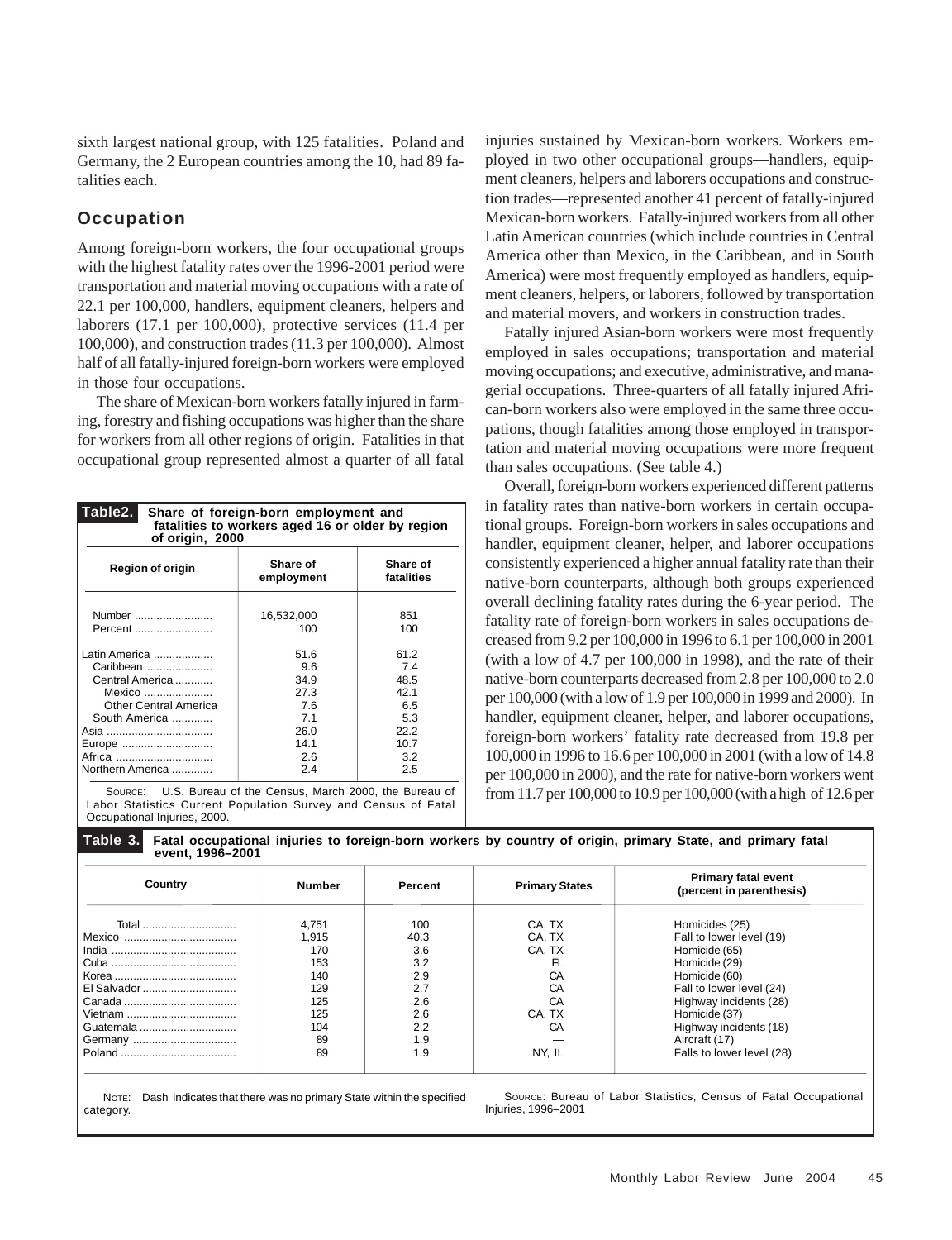**Table 4. Percent distribution of fatal work injuries to foreign-born workers by occupation, region of origin, and overall foreign-born fatality rate, 1996–2001**

|                                                   |                   |              |           |              | <b>Latin America</b>   |                             |                          |      |      |                          |         | Overall           |                  |
|---------------------------------------------------|-------------------|--------------|-----------|--------------|------------------------|-----------------------------|--------------------------|------|------|--------------------------|---------|-------------------|------------------|
| Occupation                                        | Total<br>foreign- |              |           |              | <b>Central America</b> |                             |                          | Asia |      | <b>Europe</b>            | Africa  | <b>North</b>      | foreign-<br>born |
|                                                   | born              | <b>Total</b> | Caribbean | <b>Total</b> | Mexico                 | Other<br>Central<br>America | South<br>America         |      |      |                          | America | fatality<br>rate  |                  |
| Number                                            | 4,751             | 2,851        | 397       | 2,257        | 1,915                  | 342                         | 197                      | 993  | 591  | 156                      | 125     | 5.1               |                  |
| Percent                                           | 100               | 100          | 100       | 100          | 100                    | 100                         | 100                      | 100  | 100  | 100                      | 100     | .                 |                  |
| Managerial and professional                       |                   |              |           |              |                        |                             |                          |      |      |                          |         |                   |                  |
| specialty<br>Executive, administrative,           | 8.2               | 3.8          | 8.1       | 2.5          | 2.5                    | 2.9                         | 9.1                      | 14.4 | 15.7 | 16.0                     | 15.2    | 1.8               |                  |
| and management                                    | 5.5               | 2.5          | 5.3       | 1.8          | 1.7                    | 2.6                         | 4.6                      | 10.7 | 9.3  | 11.5                     | 6.4     | 2.7               |                  |
| Professional specialty                            | 2.7               | 1.3          | 2.8       | .7           | .8                     |                             | 4.6                      | 3.7  | 6.4  | 4.5                      | 8.8     | 1.0               |                  |
| Technical, sales, and                             |                   |              |           |              |                        |                             |                          |      |      |                          |         |                   |                  |
| administrative support<br>Technicians and related | 14.7              | 6.2          | 20.7      | 3.5          | 3.0                    | 6.1                         | 8.6                      | 40.4 | 10.2 | 29.5                     | 11.2    | 3.5               |                  |
| support                                           | 1.4               | $6^{\circ}$  | 1.8       | .4           | .3                     |                             |                          | 1.6  | 3.9  |                          | 6.4     | 2.6               |                  |
|                                                   | 12.4              | 4.9          | 17.1      | 2.7          | 2.5                    | 3.8                         | 5.6                      | 36.8 | 5.9  | 28.2                     |         | 6.4               |                  |
| Administrative support,                           |                   |              |           |              |                        |                             |                          |      |      |                          |         |                   |                  |
| including clerical                                | 1.0               | .7           | 1.8       | .4           | .3                     | 1.5                         |                          | 2.0  |      |                          |         | .5                |                  |
|                                                   | 6.7               | 6.9          | 10.8      | 6.1          | 5.3                    | 10.5                        | 8.1                      | 6.7  | 7.3  | 3.2                      | —       | 1.8               |                  |
| Private household                                 | $\cdot$ 3         | $\cdot$      |           | .3           |                        |                             |                          |      |      |                          |         | $\boldsymbol{.8}$ |                  |
| Protective service                                | 1.9               | 1.9          | 3.8       | 1.6          | 1.1                    | 4.1                         | $\overline{\phantom{0}}$ | 1.8  | 1.7  | —                        |         | 11.4              |                  |
| Service, other                                    | 4.6               | 4.7          | 7.1       | 4.2          | 3.9                    | 5.8                         | 6.1                      | 4.5  | 5.1  | $\overline{\phantom{0}}$ |         | 1.4               |                  |
| Precision production, craft,                      |                   |              |           |              |                        |                             |                          |      |      |                          |         |                   |                  |
| and repair                                        | 18.0              | 20.4         | 18.9      | 20.6         | 20.2                   | 23.4                        | 20.3                     | 7.6  | 25.7 | 3.2                      | 25.6    | 7.5               |                  |
| Mechanics and repairers                           | 4.0               | 4.3          | 6.0       | 3.9          | 3.9                    | 3.8                         | 6.6                      | 2.3  | 5.4  | -                        | 6.4     | 6.6               |                  |
| Construction trades                               | 11.4              | 13.5         | 10.3      | 14.3         | 13.7                   | 17.8                        | 11.2                     | 2.7  | 16.8 | -                        | 15.2    | 11.3              |                  |
| Other precision, production,                      |                   |              |           |              |                        |                             |                          |      |      |                          |         |                   |                  |
| craft, and repair                                 | 2.6               | 2.5          | 2.5       | 2.5          | 2.6                    | 1.8                         | 2.5                      | 2.5  | 3.6  | $\overline{\phantom{0}}$ | 4.0     | 3.3               |                  |
| Operators, fabricators, and                       |                   |              |           |              |                        |                             |                          |      |      |                          |         |                   |                  |
|                                                   | 37.8              | 43.9         | 36.8      | 44.7         | 44.6                   | 45.0                        | 49.7                     | 24.5 | 29.9 | 45.5                     | 36.0    | 10.2              |                  |
| Machine operators,                                |                   |              |           |              |                        |                             |                          |      |      |                          |         |                   |                  |
| assemblers, and                                   |                   |              |           |              |                        |                             |                          |      |      |                          |         |                   |                  |
| inspectors                                        | 3.9               | 5.0          | 3.5       | 5.4          | 5.4                    | 5.0                         | 4.1                      | 2.3  | 2.7  |                          |         | 2.0               |                  |
| Transportation and material                       |                   |              |           |              |                        |                             |                          |      |      |                          |         |                   |                  |
|                                                   | 15.7              | 14.1         | 20.7      | 11.9         | 11.9                   | 12.3                        | 25.4                     | 15.1 | 16.6 | 35.3                     | 28.8    | 22.1              |                  |
| Handlers, equipment                               |                   |              |           |              |                        |                             |                          |      |      |                          |         |                   |                  |
| cleaners, helpers, and                            |                   |              |           |              |                        |                             |                          |      |      |                          |         |                   |                  |
| laborers                                          | 18.2              | 24.9         | 12.6      | 27.4         | 27.4                   | 27.8                        | 20.3                     | 7.0  | 10.7 | 7.7                      | 6.4     | 17.1              |                  |
| Farming, forestry,                                |                   |              |           |              |                        |                             |                          |      |      |                          |         |                   |                  |
| and fishing                                       | 13.0              | 18.0         | 3.8       | 21.8         | 23.8                   | 10.5                        | 3.6                      | 4.5  | 6.9  |                          | 8.8     | 14.8              |                  |

100,000 in 1998). Among farming, forestry, and fishing occupations, native-born workers had a higher but roughly stable fatality rate throughout the 6-year period, compared with foreign-born workers. However, foreign-born workers' fatality rate rose from 12.6 per 100,000 to 19.5 per 100,000 during that period, approaching the native-born rate.

## **Industry**

Private construction, retail trade, and transportation and public utilities were the three industries in which fatally injured foreign-born workers were most frequently employed. (See table 5.)<sup>13</sup> Nearly one in four fatally-injured foreign-born workers was employed in the construction industry. Another one

in three was employed in either retail trade or transportation and public utilities. Of these three industries, two were also among the industries that had the highest rates of fatality among foreign-born workers—construction (17.3 per 100,000) and transportation and public utilities (15.2 per 100,000). Mining (with 30.4 per 100,000) and agriculture, forestry, and fishing (15.2 per 100,000) also had high fatality rates among foreign-born workers.

 The employment distribution of fatally-injured foreign-born workers differed considerably when dissected by region or country of origin. Among fatally-injured Mexican-born workers, more than a third were employed in the construction industry. Another 23 percent were employed in the agriculture, forestry, and fishing industry, followed by manufacturing (11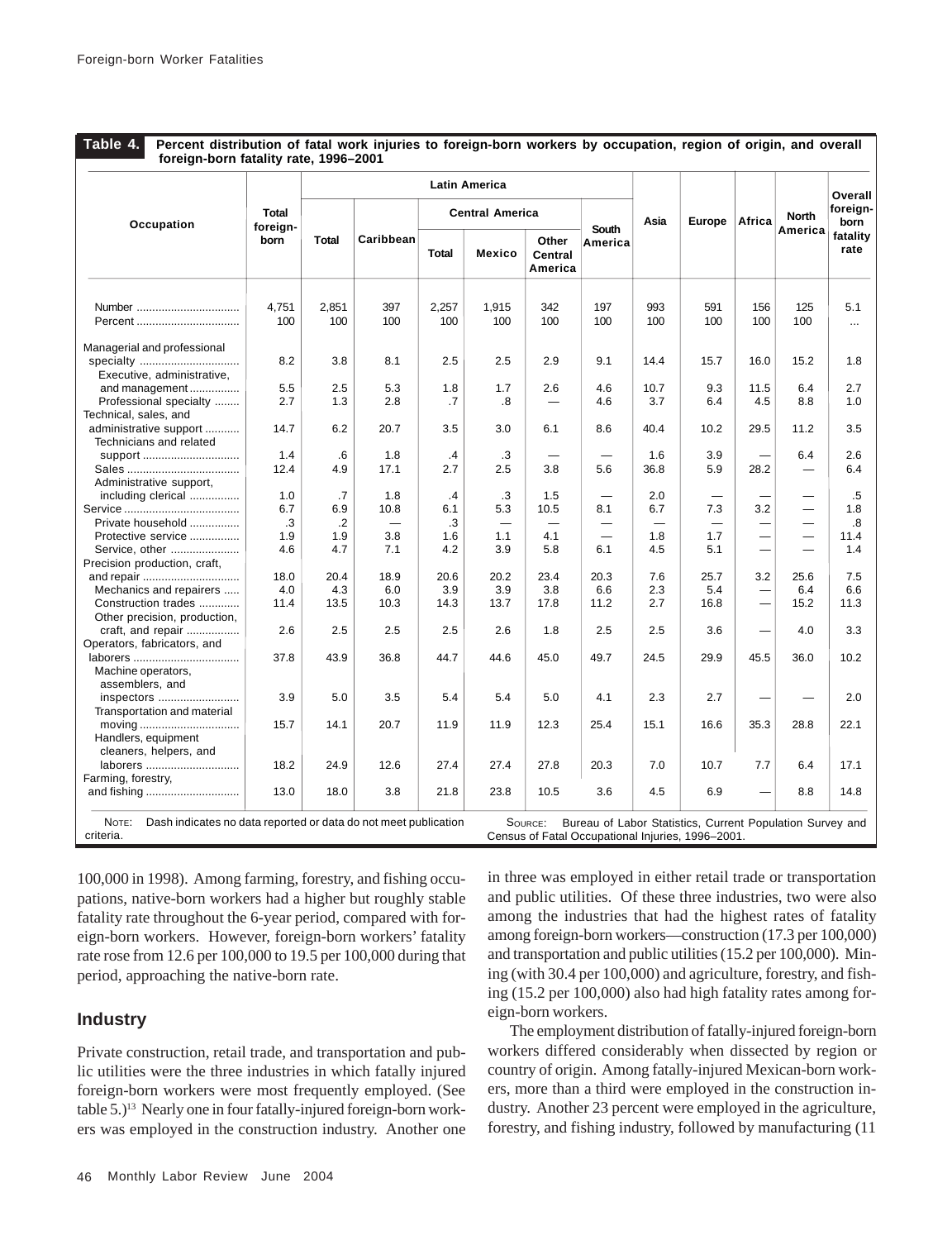percent). In contrast, the 936 fatally-injured workers who were born in Latin American countries other than Mexico were most frequently employed in construction, transportation and public utilities, and services. (See table 6.)

Among fatally-injured Asian-born workers, retail trade recorded the highest number of fatal work injuries, with almost one out of every two killed in that sector. Fatally-injured European-born workers and Northern American-born workers had similar employment distributions, with transportation and pub-

| Table 5.<br>Percent distribution of fatal occupational<br>injuries by industry and nativity, 1996-2001 |                |                 |                  |  |  |  |  |
|--------------------------------------------------------------------------------------------------------|----------------|-----------------|------------------|--|--|--|--|
| <b>Industry</b>                                                                                        | All<br>workers | Native-<br>born | Foreign-<br>born |  |  |  |  |
| Number                                                                                                 | 36,384         | 31,633          | 4,751            |  |  |  |  |
| Percent                                                                                                | 100            | 100             | 100              |  |  |  |  |
| Agriculture, forestry,                                                                                 |                |                 |                  |  |  |  |  |
| and fishing                                                                                            | 13.1           | 13.1            | 12.8             |  |  |  |  |
|                                                                                                        | 2.5            | 2.7             | 12               |  |  |  |  |
| Construction                                                                                           | 19.0           | 18.2            | 24 O             |  |  |  |  |
| Manufacturing                                                                                          | 11.4           | 11.8            | 9.2              |  |  |  |  |
| Transportation and<br>public utilities                                                                 | 15.9           | 16.0            | 14.9             |  |  |  |  |
| Wholesale trade                                                                                        | 3.9            | 4.0             | 3.1              |  |  |  |  |
| Retail trade                                                                                           | 9.8            | 8.6             | 18.0             |  |  |  |  |
| Finance, insurance,                                                                                    |                |                 |                  |  |  |  |  |
| and real estate                                                                                        | 16             | 16              | 14               |  |  |  |  |
| Services                                                                                               | 12.5           | 12.6            | 12.0             |  |  |  |  |
| Government                                                                                             | 9.9            | 10.9            | 2.9              |  |  |  |  |
|                                                                                                        |                |                 |                  |  |  |  |  |

SOURCE: Bureau of Labor Statistics, Current Population Survey, and Census of Fatal Occupational Injuries, 1996–2001.

lic utilities, construction, and services accounting for the highest numbers of fatalities. Fatally-injured African-born workers were heavily concentrated in two industries, with more than 70 percent employed in either transportation and public utilities or retail trade. (See table 6.)

Overall, the share of fatal work injuries to foreign-born workers grew in those industries in which their share of employment also grew. However, in particular industries, there were notable disparities between foreign-born workers' share of employment and share of fatal work injuries. Whereas foreign-born workers' share of total agriculture, forestry, and fishing employment varied little around an average of 28 percent, their share of fatal work injuries rose by 60 percent, from one in five agriculture, forestry, and fishing fatalities in 1996 to one in three in 2001. In manufacturing, foreign-born workers' share of employment increased by 22 percent, from 13 percent in 1996 to 16 percent in 2001, but their share of workplace fatalities increased by 46 percent over the same period, from 9 percent to 14 percent. In other industries, specifically construction, transportation and public utilities, and retail trade, foreign-born workers' share of fatalities was consistently higher than their share of employment over the 6-year period. (See chart 2.)

## **Event or exposure**

Workplace homicide was the leading manner of traumatic work-

| 1996–2001                                                                                                         |                            |                             |                     |                             |                             |                             |                    |                     |                     |               |                    |  |  |       |
|-------------------------------------------------------------------------------------------------------------------|----------------------------|-----------------------------|---------------------|-----------------------------|-----------------------------|-----------------------------|--------------------|---------------------|---------------------|---------------|--------------------|--|--|-------|
|                                                                                                                   |                            |                             |                     |                             | <b>Latin America</b>        |                             |                    |                     |                     |               |                    |  |  |       |
|                                                                                                                   | <b>Total</b>               |                             |                     |                             | <b>Central America</b>      |                             |                    |                     |                     |               |                    |  |  | North |
| <b>Industry</b>                                                                                                   | foreign-<br>bom            | <b>Total</b>                | Caribbean           | <b>Total</b>                | <b>Mexico</b>               | Other<br>Central<br>America | South<br>America   | Asia                | Africa              | <b>Europe</b> | America            |  |  |       |
| Number<br>Percent                                                                                                 | 4,751<br>100               | 2,851<br>100                | 397<br>100          | 2,257<br>100                | 1,915<br>100                | 342<br>100                  | 197<br>100         | 993<br>100          | 591<br>100          | 156<br>100    | 125<br>100         |  |  |       |
| Agriculture, forestry,<br>and fishing<br>Mining<br>Construction                                                   | 12.8<br>1.2<br>24.0<br>9.2 | 17.8<br>1.6<br>31.4<br>10.4 | 4.0<br>16.4<br>7.8  | 21.4<br>2.0<br>34.2<br>11.0 | 23.4<br>2.2<br>34.2<br>11.0 | 9.9<br>34.2<br>11.1         | 4.1<br>28.9<br>8.1 | 4.3<br>5.3<br>5.8   | 6.8<br>26.1<br>10.3 | 3.8<br>4.5    | 9.6<br>20.0<br>8.8 |  |  |       |
| Manufacturing<br>Transportation and<br>public utilities<br>Wholesale trade<br>Retail trade<br>Finance, insurance, | 14.9<br>3.1<br>18.0        | 11.9<br>3.4<br>9.2          | 19.6<br>3.0<br>22.4 | 9.3<br>3.7<br>6.5           | 8.5<br>3.4<br>6.3           | 14.0<br>5.0<br>7.3          | 25.4<br>13.7       | 15.2<br>2.6<br>47.6 | 19.3<br>3.0<br>9.8  | 37.2<br>34.0  | 31.2<br>4.8        |  |  |       |
| and real estate<br>Services<br>Government                                                                         | 1.4<br>12.0<br>2.9         | 1.2<br>11.0<br>1.6          | 3.3<br>17.9<br>4.0  | .8<br>9.4<br>1.2            | .8<br>8.4<br>1.4            | 15.5                        | 14.7               | 2.0<br>13.4<br>3.2  | 1.9<br>13.2<br>8.8  | 10.3          | 16.8               |  |  |       |

**Table 6. Percent distribution of fatal occupational injuries to foreign-born workers by industry and region of origin, 1996–2001**

NOTE: Dash indicates no data reported or data do not meet publication criteria.

SOURCE: Bureau of Labor Statistics, Census of Fatal Occupational Injuries, 1996–2001.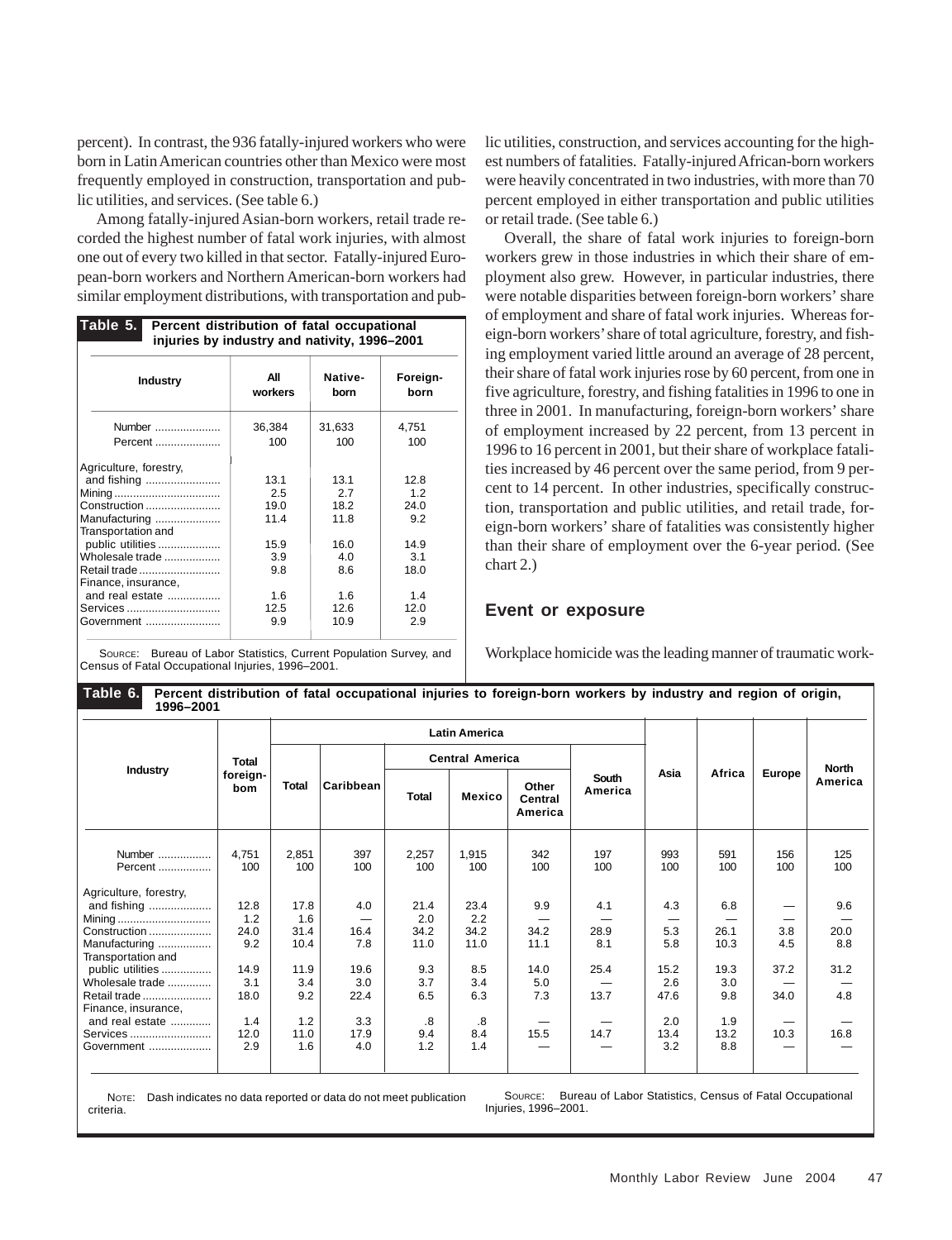

place death for foreign-born workers, accounting for one out of every four fatal injuries. The second and third most frequent types of fatal events involving foreign-born workers were falls to a lower level (15 percent) and highway incidents (14 percent). The distribution of fatal events for foreign-born workers was different than the distribution of fatal events for all U.S. workers. (See table 7.) Overall, U.S. workers were far more likely to be fatally-injured in highway incidents (23 percent), followed by homicides (12 percent) and fatal falls to a lower level (11 percent).

The 1,166 workplace homicides involving foreign-born workers represented about a quarter of the total recorded for all U.S. workers over the study period. One contributing factor in this high incidence of work-related homicide is the fact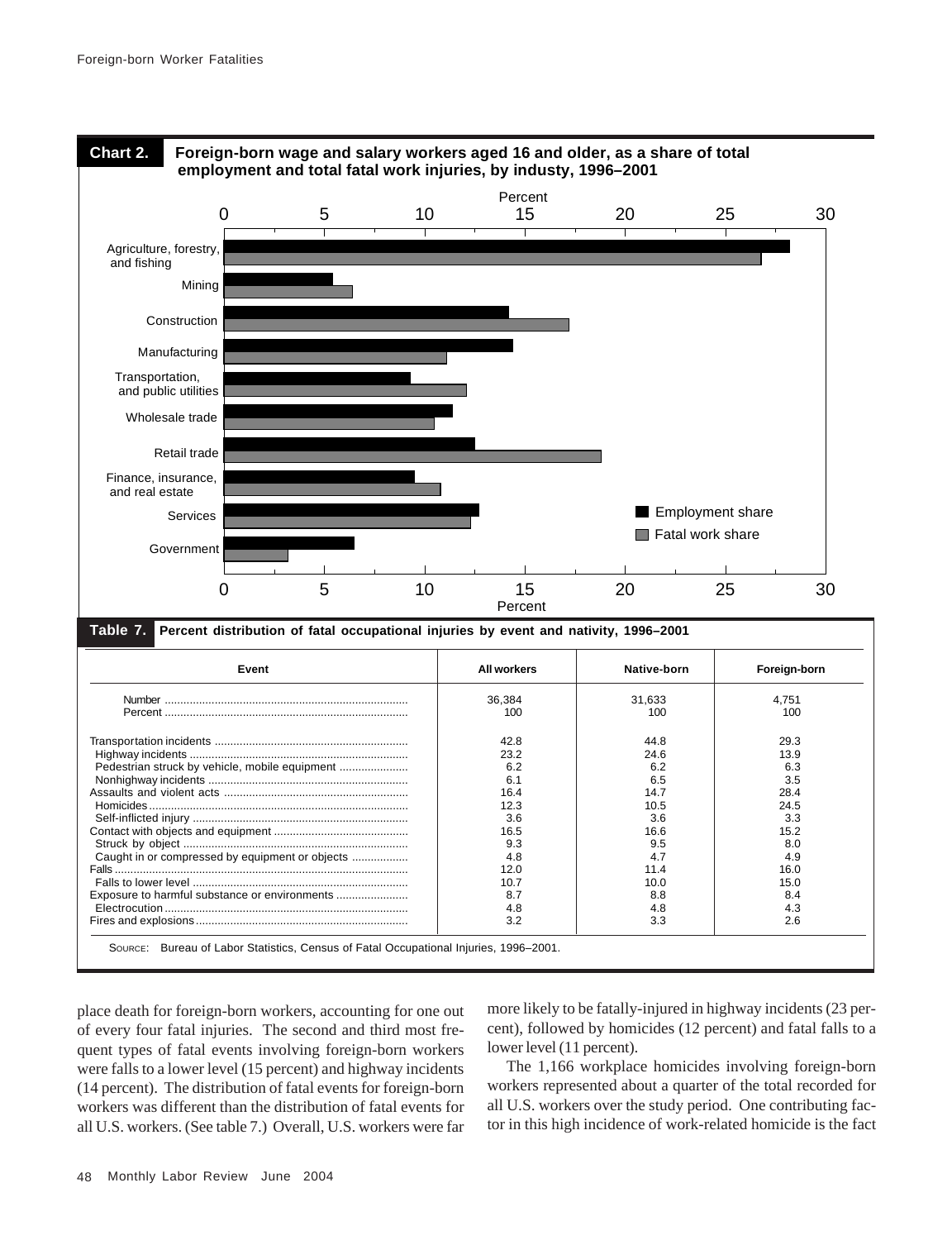that the foreign-born population is overwhelmingly concentrated in metropolitan areas,<sup>14</sup> which have three times the violent crime rate of rural areas.<sup>15</sup> Among the foreign-born, workers born in Mexico recorded the highest number of fatal workplace assaults, though fatal assaults represented only about 10 percent of the fatal events for Mexican-born workers. Workplace homicide was the primary fatal event for workers born in India, Cuba, Korea, and Vietnam. (See table 8.)

Falls to a lower level, the second most frequent type of fatal event for foreign-born workers, accounted for 714 fatal injuries. The number of fatal falls to a lower level involving foreign-born workers increased every year from 1997 to 2001, and the total for 2001 represented a 73-percent increase over the total recorded in 1997. The highest number of fatal falls to a lower level (3 in 10) involved falls from roofs. Another 19 percent were falls from scaffolding or staging, and 14 percent were falls from ladders. Half of the foreign-born workers who were killed by falls to a lower level (359) were born in Mexico, and this fatal event was the leading manner of traumatic workplace death for Mexican-born workers over the study period.

Highway incidents accounted for 657 fatal events or 14 percent of the fatal incidents involving foreign-born workers over the study period. The number of highway-related fatalities also increased, rising from a low of 84 fatalities in 1997 to a high of 148 in 2001. Highway incidents were the most frequent type of fatal event for workers born in Canada and Guatemala.

A total of 381 workers (8 percent) were killed as a result of being struck by an object, primarily falling objects, and another 298 workers (6 percent) were killed as a result of being struck by a vehicle or mobile equipment. For both of these fatal events, the percentage of fatalities for foreign-born workers was about the same as for all U.S. workers.

Clearly, the type of fatal events involving foreign-born workers varied according to the decedent's country and region of origin. The primary fatal event for workers originally from Asia or Africa was homicide, and the primary fatal event of Latin American-born workers was falls to a lower level. The primary fatal events of European- and Canadian-born work-

|                          |               |         |                      | Selected fatal event (percent) |                  |
|--------------------------|---------------|---------|----------------------|--------------------------------|------------------|
| Country                  | <b>Number</b> | Percent | Highway<br>incidents | Falls to a<br>lower level      | <b>Homicides</b> |
|                          | 36,384        | 100     | 23                   | 11                             | 12               |
| All foreign-born workers | 4,751         | 100     | 14                   | 15                             | 25               |
|                          | 1,915         | 100     | 16                   | 19                             | 10               |
|                          | 170           | 100     | 14                   | 5                              | 65               |
|                          | 153           | 100     | 10                   | 14                             | 29               |
|                          | 140           | 100     | 9                    | 5                              | 60               |
|                          | 129           | 100     | 10                   | 24                             | 19               |
|                          | 125           | 100     | 28                   | 14                             | 6                |
|                          | 125           | 100     | 10                   | 10                             | 37               |
|                          | 104           | 100     | 18                   | 16                             | 14               |

| <b>Region of origin</b> | Number | Percent | <b>Primary States</b> | <b>Primary fatal event</b><br>(percent in parenthesis) |
|-------------------------|--------|---------|-----------------------|--------------------------------------------------------|
|                         | 4.751  | 100     | CA. TX. FL            | Homicide (25)                                          |
|                         | 2.851  | 60.0    | CA. TX. FL            | Fall to lower level (18)                               |
|                         | 397    | 8.4     | FL. NY                | Homicide (39)                                          |
| Central America         | 2.257  | 47.5    | CA. TX                | Fall to lower level (19)                               |
|                         | 1.915  | 40.3    | CA. TX                | Fall to lower level (19)                               |
| South America           | 197    | 4.1     | NY. FL                | Fall to lower level (22)                               |
|                         | 993    | 20.9    | CA. TX                | Homicide (55)                                          |
|                         | 59'    | 12.4    | NY                    | Fall to lower level (18)                               |
|                         | 156    | 3.3     |                       | Homicide (59)                                          |
| Northern America        | 125    | 2.6     |                       | Highway incidents (28)                                 |
|                         | 18     | .4      |                       |                                                        |

NOTE: There were 17 fatally-injured foreign-born workers whose country of origin was unknown or not reported. Dash indicates that there was no primary State or event within the specified category.

SOURCE: Bureau of Labor Statistics, Census of Fatal Occupational Injuries, 1996–2001.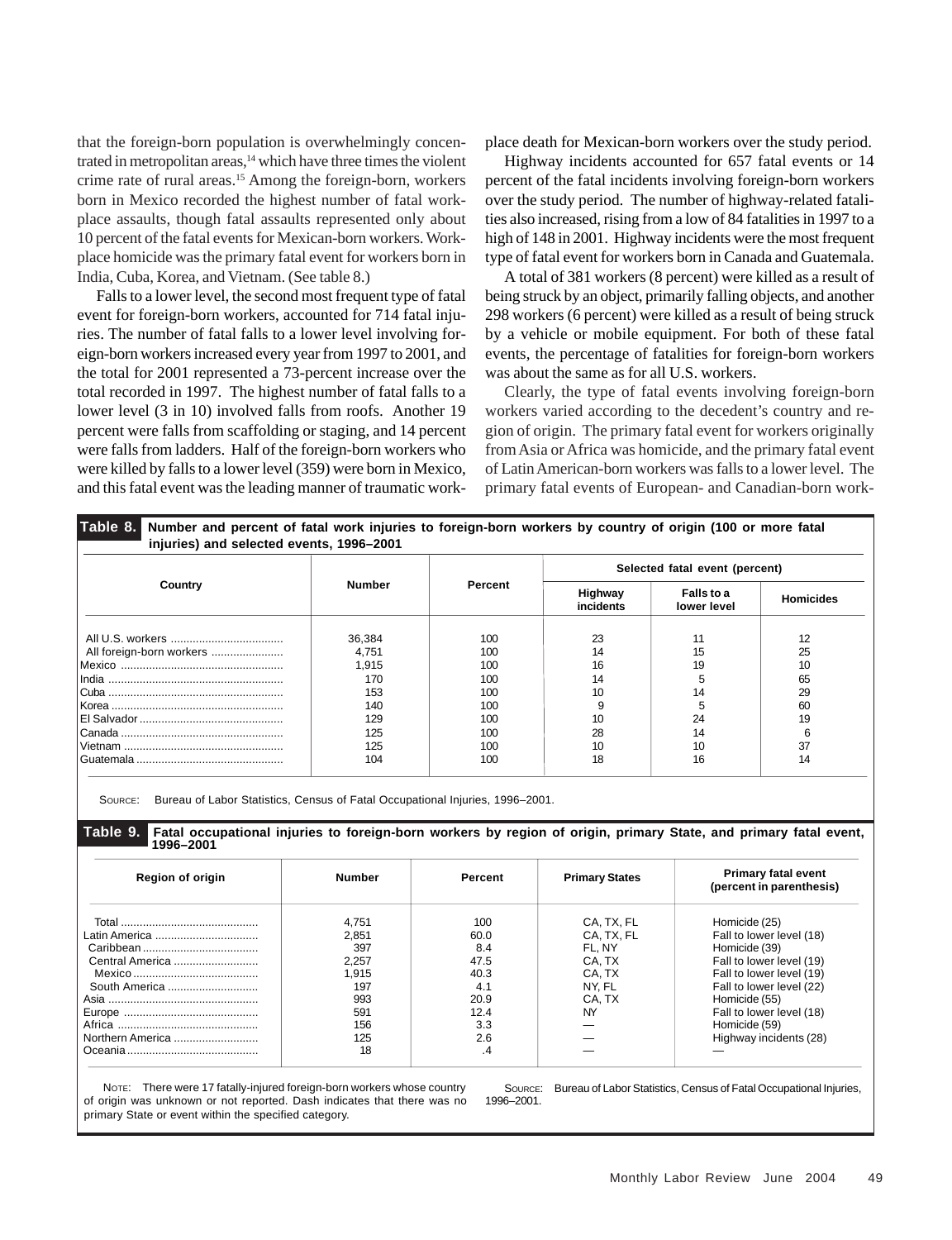ers were falls to a lower level and highway incidents, respectively. (See table 9.)

# **Demographics**

*Employee status*. Over the 6-year study period, 3,875 fatalities to wage and salary foreign-born workers were recorded, or 82 percent of all fatalities to foreign-born workers. This worker group experienced a fatality rate of 4.5 per 100,000—15 percent higher than that of native-born workers (3.9 per 100,000). Selfemployed workers composed 18 percent (876) of all fatallyinjured foreign-born workers, and had a fatality rate of 12.8 per 100,000––13 percent higher than the rate for native-born workers similarly employed.

*Gender*. The three most frequent fatal events for male foreign-born workers were homicides (23 percent), falls to lower level (16 percent), and highway incidents (14 percent). Among female workers, nearly half of all workplace fatalities were due to homicide. Highway incidents (16 percent) and struck by vehicle or mobile equipment (7 percent) were the second and third most frequent fatal events for foreign-born women. These differences in event patterns reflect, in part, the varying employment patterns between foreign-born men and women and thus varying occupational dangers facing them. Female workers are more concentrated in technical, administrative, and sales occupations and service occupations and in retail trade and services industries—industries known to have higher risk of workplace homicide.16

*Age*. Overall, about 40 percent of fatally-injured foreignborn workers were under 35 years of age, compared with 30 percent for native-born workers, reflecting differences in the age distributions of the two populations. Within the foreignborn population, the Latin American-born segment had a median age of 32.6, according to the U.S. Census Bureau, and nearly one out of every two fatally-injured Latin Americanborn workers was under age 35. However, only one in four fatally injured European-born workers was under 35, reflecting an older population whose median age was 50.0.17

# **State and Census-designated region**

*State*. Fatal work injuries in 6 States accounted for 64 percent (3,048) of all fatalities to foreign-born workers. As mentioned earlier, those states—California, Texas, Florida, New York, Illinois and New Jersey—were also the 6 states with the largest foreign-born populations.<sup>18</sup> Nearly 3 out of every 10 workplace fatalities in California and New York were incurred by foreign-born workers. Fatal injuries to foreign-born workers accounted for a quarter of all fatal occupational injuries sustained by workers in Florida, and in Texas, that figure was one in five.

California recorded the highest number of fatalities to foreign-born workers (1,037). One out of every five fatalities to foreign-born workers occurred in California over the study period. (See table 10.) More than a third of all fatal work injuries to foreign-born workers in the agriculture, forestry, and fishing industry occurred in California. The region of origin of foreign-born workers with the highest number of fatal work injuries was Latin America, with 70 percent, or 727 fatalities, of which 617 of those were from Mexico. Workers originally from Asia were the second largest regional group, with 230 fatal work injuries, or 22 percent, of the foreign-born worker fatalities in California.

*Census-designated region*. Even though the South did not possess the largest share of foreign-born workers, it held the largest share of foreign-born worker fatalities, with 37 percent of all fatalities to foreign-born workers over the 6-year study period. This fact is partially the result of the South's geographical proximity to two of the major contributors of foreignborn workers to the United States—Mexico and Cuba. The West had the second largest number of foreign-born worker fatalities, with almost 1,600 fatalities, 65 percent of which occurred in California alone. Fatal work injuries in the agriculture, forestry, and fishing industry were the primary contributor to the fatality count for foreign-born workers in the West. (See table 11.)

| <b>State</b> | All workers | Foreign-born<br>(percent of total<br>in parenthesis) | Primary country of origin<br>(percent in parenthesis) |
|--------------|-------------|------------------------------------------------------|-------------------------------------------------------|
|              | 3,588       | 1,037 (29)                                           | Mexico (59)                                           |
|              | 3.072       | 643 (21)                                             | Mexico (68)                                           |
|              | 2,125       | 514 (24)                                             | Cuba (24), Mexico (21)                                |
|              | 1.518       | 464 (31)                                             | Dominican Republic (12)                               |
|              | 1,363       | 212(16)                                              | Mexico (41)                                           |
|              | 652         | 178 (27)                                             | Mexico (9)                                            |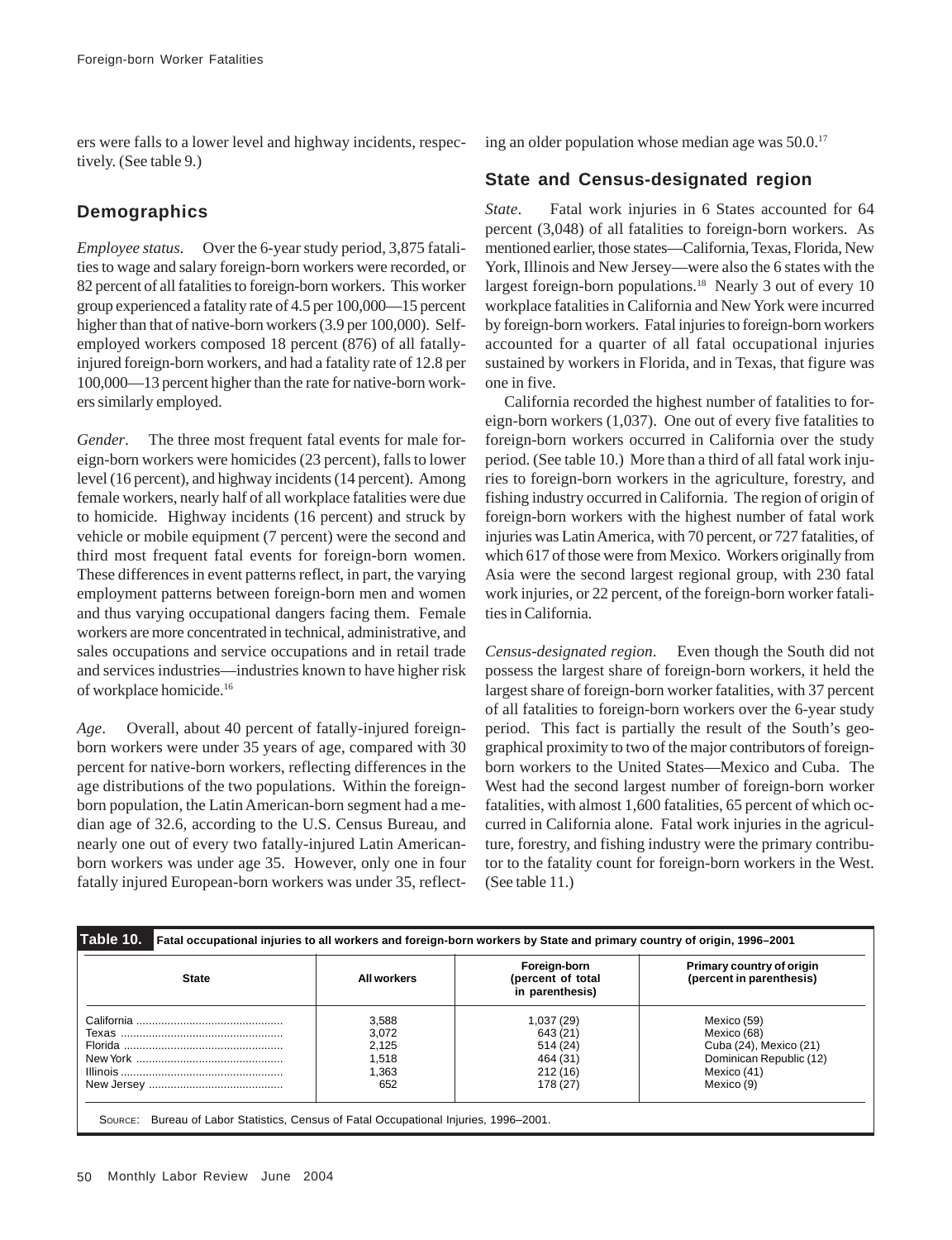#### **Table 11. Fatal occupational injuries to foreign-born workers by region, State, primary industry, and primary fatal event, 1996–2001**

| <b>Region and State</b> | Number | <b>Primary industry</b><br>(percent in parenthesis) | <b>Primary fatal event</b><br>(percent in parenthesis) |  |  |
|-------------------------|--------|-----------------------------------------------------|--------------------------------------------------------|--|--|
| Northeast               | 862    | Construction (25)                                   | Homicides (32)                                         |  |  |
| New York                | 464    | Construction (26)                                   | Homicides (40)                                         |  |  |
| New Jersey              | 178    | Construction (30)                                   | Falls to lower level (24)                              |  |  |
|                         | 519    | Retail trade (23)                                   | Homicides (29)                                         |  |  |
|                         | 212    | Construction (21)                                   | Homicide (28)                                          |  |  |
|                         | 1.773  | Construction (31)                                   | Homicides (24)                                         |  |  |
|                         | 514    | Construction (23)                                   | Homicides (26)                                         |  |  |
|                         | 643    | Construction (35)                                   | Homicides (23)                                         |  |  |
|                         | 1.584  | Agriculture, forestry, and fishing (20)             | Homicides, highway incidents (both 20)                 |  |  |
| California              | 1.037  | Agriculture, forestry, and fishing (22)             | Homicides (24)                                         |  |  |

NOTE: A total of 13 work-related fatalities occurred in areas that were not attributable to a specific State or region, and are therefore not included in the areas above.

SOURCE: Bureau of Labor Statistics, Census of Fatal Occupational Injuries, 1996–2001

#### **Table 12. Relative risk of fatal occupational injury among all civilian workers aged 16 and older, by occupation and nativity, 1996–2001**

[All workers = 1.00]

| Occupation                                          | All workers | Native-born | Foreign-born |
|-----------------------------------------------------|-------------|-------------|--------------|
|                                                     | 1.00        | 0.99        | 1.11         |
|                                                     | .36         | .36         | .38          |
| Executive, administrative, and management           | .46         | .45         | .59          |
|                                                     | .27         | .27         | .23          |
|                                                     | .39         | .35         | .76          |
|                                                     | .86         | .89         | .57          |
|                                                     | .57         | .48         | 1.40         |
| Administrative support, including clerical          | .12         | .12         | .12          |
|                                                     | .58         | .62         | .39          |
|                                                     | .16         | .15         | .18          |
|                                                     | 2.45        | 2.45        | 2.48         |
|                                                     | .30         | .30         | .30          |
|                                                     | 1.68        | 1.69        | 1.64         |
|                                                     | 1.42        | 1.42        | 1.43         |
|                                                     | 2.38        | 2.37        | 2.47         |
| Other precision, production, craft, and repair      | .98         | 1.03        | .73          |
|                                                     | 2.55        | 2.61        | 2.23         |
| Machine operators, assemblers, and inspectors       | .64         | .69         | .45          |
|                                                     | 4.99        | 5.01        | 4.82         |
| Handlers, equipment cleaners, helpers, and laborers | 2.73        | 2.54        | 3.74         |
|                                                     | 5.45        | 6.01        | 3.24         |

SOURCE: Bureau of Labor Statistics, Current Population Survey, and Census of Fatal Occupational Injuries,1996–2001.

## **Fatality risk**

The relative fatality risk for a group of workers is calculated as the fatality rate for that group divided by the fatality rate for all workers. 19 Relative risk measures how much the workplace fatality rate of a specific worker group differs from the workplace fatality rate of all workers.

The foreign-born workforce as a whole experienced a relative fatality risk of 1.11, compared with the relative risk of 0.99 for native-born workers. It is specifically the impact of a few occupations—specifically sales occupations and handler, equipment cleaner, helper, and laborer occupations—that contribute to the difference between the overall workplace fatality experience of foreign-born workers and native-born workers. (See table 12.)

Perhaps the most telling frame of the foreign-born labor scene is the fatality rates and relative risks of foreign-born workers by their regions of origin. (See table 13.) If the numbers from the year 2000 are a representative snapshot of the foreign-born workforce and their collective workplace environment, then a significant point arises. Based on 2000 census and CFOI data, the occupational risks to foreign-born workers were shared unevenly by workers of different regional groups.20 Reflecting occupational patterns as well as other factors, workers from Latin America, Africa, and Northern America had fatality rates higher than the overall rate of 4.3 per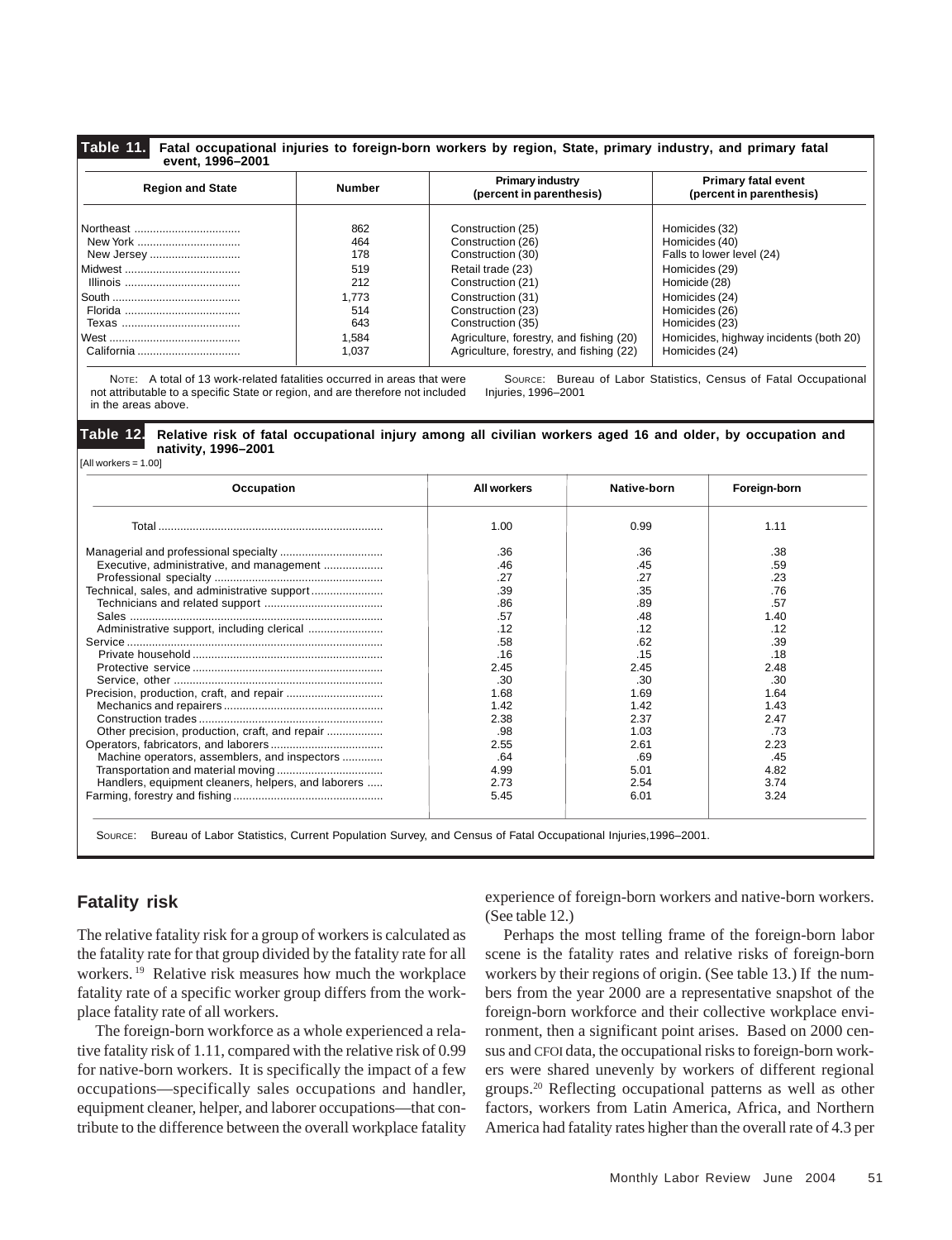| Table 13.<br>Fatality rate and relative risk by region of<br>origin for foreign-born workers aged 16 or |                      |                      |  |  |  |  |  |
|---------------------------------------------------------------------------------------------------------|----------------------|----------------------|--|--|--|--|--|
| older, 2000                                                                                             |                      |                      |  |  |  |  |  |
| Region of origin                                                                                        | <b>Fatality rate</b> | <b>Relative risk</b> |  |  |  |  |  |
| All workers                                                                                             | 4.36                 | 1.00                 |  |  |  |  |  |
| Total foreign born                                                                                      | 5.14                 | 1.18                 |  |  |  |  |  |
| Latin America                                                                                           | 6.10                 | 1.40                 |  |  |  |  |  |
| Caribbean                                                                                               | 3.97                 | .91                  |  |  |  |  |  |
| Central America                                                                                         | 7 14                 | 1.64                 |  |  |  |  |  |
| Mexico                                                                                                  | 7.92                 | 1.82                 |  |  |  |  |  |
| Other Central America                                                                                   | 4.37                 | 1.00                 |  |  |  |  |  |
| South America                                                                                           | 3.85                 | .88                  |  |  |  |  |  |
|                                                                                                         | 4.39                 | 1.01                 |  |  |  |  |  |
| Europe                                                                                                  | 3.92                 | .90                  |  |  |  |  |  |
| Africa                                                                                                  | 6.21                 | 1.42                 |  |  |  |  |  |
| Northern America                                                                                        | 5.22                 | 1.20                 |  |  |  |  |  |

SOURCE: U.S. Census Bureau, 2000; Bureau of Labor Statistics Current Population Survey, and Census of Fatal Occupational Injuries, 2000.

#### 100,000 for all U.S. workers in 2000.

Among Latin American-born workers, Mexican-born workers faced a fatality rate of 7.92 per 100,000, and a relative risk of 1.82. Mexican-born workers experienced a higher relative fatality risk than workers originally from the Caribbean, South America, or even other countries within Central America. Mexican-born workers represented 42 percent of fatal work injuries to foreign-born workers in 2000, but only 27 percent of total foreign-born employment that year.

#### **Notes**

<sup>1</sup> See Andrew Sum, and others, "Immigrant Workers and the Great American Job Machine: The Contribution of New Foreign Immigration to National and Regional Labor Force Growth in the 1990s," (Northeastern University, Center for Labor Market Studies, August 2002). This study includes in its definition of foreign-born population those persons born in Puerto Rico, Guam, and the U.S. Virgin Islands, contrary to the U.S. Census Bureau practices. Although they do raise the number of new foreign immigrants, their inclusion, as stated by the study's authors, "does not have a large effect on overall estimates of the number of new foreign immigrants arriving in the U.S. during the 1990– 2000 period, since they…[accounted] for only 2.7% of the total number of new foreign immigrants."

2 See Abraham T. Mosisa, "The Role of Foreign-born Workers in the U.S. Economy," *Monthly Labor Review*, May 2002, pp. 3–14, available on the Internet at w**ww.bls.gov/opub/mlr/2002/05/ contents.htm**.

<sup>3</sup> Foreign-born employment figures stated and used in fatality rate calculations throughout the article, except those detailing region of origin, were derived from unpublished employment tables from the Current Population Survey (CPS). The CPS is a monthly survey conducted by the Bureau of the Census for the Bureau of Labor Statistics. The data on foreign-born employment by region of origin were obtained from the U.S. Census Bureau. For more information, see A. Dianne Schmidley, "Profile of the Foreign-born Population in the United States: 2000," *Current Population Reports* Series P23-306 (Washington, DC, U.S. Census Bureau, December 2001). The report can also be found on the Internet at: **http://www.census.gov/prod/2002pubs/p23-206.pdf**.

4 See Scott Richardson and others, "Hispanic Workers in the United

#### **Conclusion**

The upward trend in workplace fatalities among foreignborn workers over the 1996–2001 period reflects the large influx of foreign-born workers, many of whom obtained employment in occupations and industries with inherently higher risks of fatal injury. Several factors are relevant to this observation, including lower levels of educational attainment among Latin American-born workers, who compose 60 percent of total foreign-born population aged 25 and older, lower levels of English proficiency, and the concentration of the foreign-born population in metropolitan areas.<sup>21</sup>

In light of this information, in particular, the relative risk of foreign-born workers by their regions of origin, future research could examine the workplace situation of these workers, with a special emphasis on Mexican-born workers. Detailed employment data at the country-specific level and documented over several years could be used to assemble a more complete and comparative profile of foreign-born workers and Mexican-born workers relative to the U.S. workforce as a whole. Industry employment data by employee status (class of worker) also would be beneficial to the study of foreign-born-worker fatalities. Finally, nonfatal injury data would be useful in composing a clear picture of the overall workplace safety landscape of foreign-born workers.

States: An Analysis of Employment Distributions, Fatal Occupational Injuries, and Non-fatal Occupational Injuries and Illnesses," in *Safety is Seguridad* (Washington, DC, National Research Council of the National Academies, 2003).

5 See Mosisa, Abraham, "The role of foreign-born workers in the U.S. economy," *Monthly Labor Review*, May 2002, pp. 3–14 and Schmidley, "Profile of the Foreign-born Population," 2001, **http:// www.census.gov/prod/2002pubs/p23-206.pdf**.

6 See Gregory Rodriguez, "From Newcomers to New Americans: The Successful Integration of Immigrants into American Society' (Washington, DC, National Immigration Forum, July 1999).

7 See Mosisa, "Role of foreign-born workers," 2002 and Schmidley, "Profile of the Foreign-born Population," 2001, **http://www.census.gov/ prod/2002pubs/p23-206.pdf**.

8 See Richardson and others, "Hispanic Workers in the United States," 2003.

9 For a complete listing of world regional classifications, please see the code list developed by the U.S. Census Bureau, available online at **http://www.census.gov/acs/www/UseData/CodeList/ACS/2000/ Pob.htm**.

<sup>10</sup> For more information about the CPS, please visit the CPS page on the BLS Web site at **www.bls.gov/cps**.

11 On the Internet at: **http://www.census.gov/population/ socdemo/foreign/ppl-145/tab01-1.pdf**.

<sup>12</sup> Because these data cover the 1996–2001 period, they are not affected by the conversion to the North American Industry Classification System (NAICS).